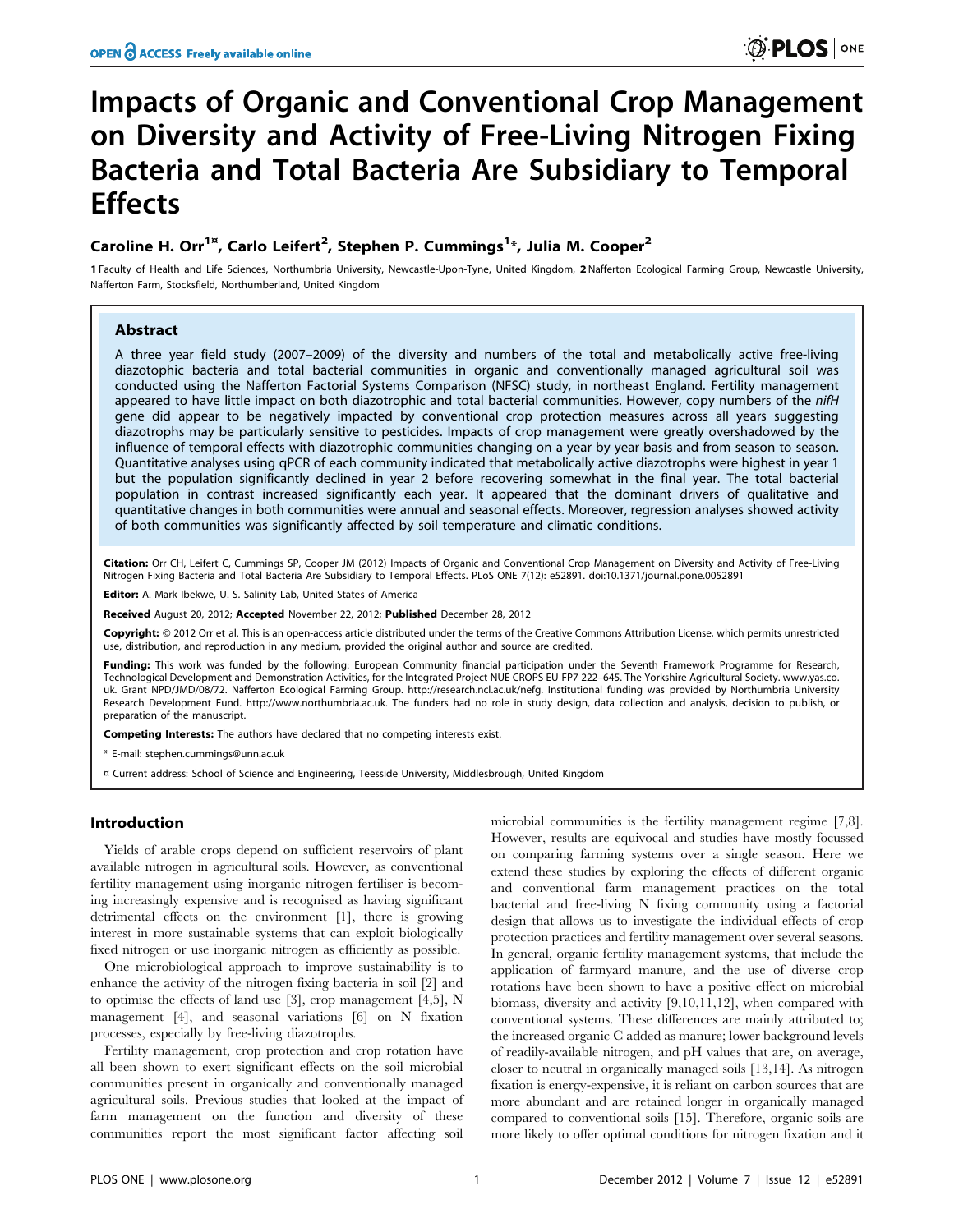is perhaps unsurprising that increases in soil organic carbon have been shown to stimulate nitrogen fixation, although results have been inconsistent [16,17,18,2]. Additional drivers of the activity of the diazotrophic community have been identified as the soil microbial biomass and total nitrogen [3] both of which are typically higher in organic systems.

Other secondary effects of fertility management could also be significant, in particular, changes in soil pH, which is considered a predictor of soil microbial community composition [19]. Hallin et al, [20] found that pH affected total bacterial community composition among soils treated with different fertilizers. Phosphorus can also stimulate nitrogen fixation as it is required for microbial energy production. Reed et al, [21] observed doubling of nitrogen fixation in response to the addition of phosphorus. Most studies discussing free-living N fixing bacteria have described results from a single season (e.g. [22,23]. Since free-living N fixers are known to be very sensitive to environmental conditions, it is important to establish whether crop management effects are consistent across dates within a given year, and over several growing seasons.

Crop protection measures could also potentially affect the soil microbial community. Conventional farmers can use a complex mixture of pesticides to protect their crops [24]; whereas, organic farmers rely on the diversification of crops in the field (intercropping) and over time (crop rotation), use of resistant varieties, optimal timing of tillage for weed control, and use of a limited range of organically approved pesticides [25]. While conventional crop protection measures include the use of chemicals that are toxic to specific organisms, the majority of studies into the effects of chemical pesticides on the soil microbial community have found that they do not significantly affect microbial populations when used at the correct dose [26,27,28]. Nitrogen fixing bacteria are thought to be especially sensitive to pesticides [29]. However, most of the work looking at the effects of pesticides has been carried out on symbiotic diazotrophs. For example, it was shown both in vitro and in vivo that around 30 different pesticides have a negative effect on the relationship between S. meliloti and alfalfa probably due to a disruption in the chemical signalling between the bacteria and its host [30,31].

In this study we utilise an existing factorial field trial that enables comparisons between elements of organic and conventional systems, including fertility management, crop protection and crop rotation, to be analysed over several years. Previously, we have used this trial to demonstrate how organic and conventional crop rotations affect the bulk soil microbial community with emphasis on free-living diazotrophs [23] within a single growing season. In this paper the effects of fertility management and crop protection as well as sample date and sample year, on the general total bacterial and diazotrophic communities over three years are reported.

#### Materials and Methods

#### Soil Sampling

The soil (sandy loam; Stagnogley) used in this study was taken from the Nafferton Factorial Systems Comparison (NFSC) study, a field trial based at Nafferton Farm in the Tyne Valley, northeast England. The NFSC was established in 2001 and consists of a series of four field experiments established within four replicate blocks. Each experiment is a split split-plot design with three factors. The main factor is crop rotation: an eight year, conventional cereal intensive rotation is compared to an eight year, diverse legume intensive organic crop rotation. Each crop rotation main plot is split to compare two levels of crop protection: organic (ORG CP; according to Soil Association organic farming standards [32]) and conventional (CON CP; following British Farm Assured practice). Each crop protection subplot is further split into two fertility management sub-subplots: organic (ORG FM) and conventional (CON FM). Each of the four field experiments has the same design, but was begun in a different year to allow a diversity of crops to be grown in the trial in any given year. In this study soils were taken from potato plots (6 x 24 m in size) grown in 2007, 2008 and 2009 on three dates in each year (March, July, September). Soil samples in March were taken from bare soil which had been mouldboard ploughed the previous autumn, prior to the application of any fertility or crop protection treatments. Before samples were taken in June, the soil had undergone secondary tillage and potato planting, as well as frequent ridging for weed control. Pesticides had been applied to CON CP treatments and mineral fertilisers to CON FM treatments. Compost was applied to ORG FM treatments in April prior to potato planting. Final samples were taken post harvest. Prior to potato harvest CON CP treatments were treated with a chemical defoliant, while ORG CP plots were mechanically defoliated. All potato crops followed a winter cereal the previous year; however, in 2007, the potatoes were in a conventional crop rotation following a crop of winter barley that followed two previous years of winter wheat following a grass/clover ley. In contrast, both the 2008 and 2009 potato crops were grown in an organic crop rotation following a preceding crop of winter wheat that followed a grass/clover ley.

Full details of the organic and conventional fertility management and crop protection practices used in the potato crop and for the preceding year are shown in Table 1.

Soils were sampled and a standard set of soil properties (pH, soil organic C, soil total N,  $NO<sub>3</sub>$ -N, NH<sub>4</sub>-N, soil basal respiration (SBR) and Mehlich 3-extractable P, K, and Fe) were analysed as described in Orr et al, [23]. Weather conditions at the experimental site were monitored on an hourly basis using a Delta-T GP1 datalogger with sensors. Mean results for soil temperature and rainfall in the 14 days prior to each soil sampling occasion are shown in Table S1.

#### Nucleic Acid Extraction and PCR

RNA was extracted from 0.25 g of soil with the UltraClean microbial RNA isolation kit (MoBio) and reverse transcribed with the Superscript II reverse transcriptase kit (Invitrogen). DNA was extracted from 0.25 g of soil using the UltraClean Soil DNA extraction kit (MoBio). The  $nifH$  gene was amplified using an adapted method first described by Wartiainen et al [33]. Initially a 360 bp fragment is amplified using using PolF and PolR primers [34] followed by nesting with PolFI and AQER-GC30 primers [33]. To amplify the total bacterial community, the V3 variable region of 16S rRNA was amplified using V3FC and V3R primers [35]. Full PCR conditions and primer sequences are described in Orr et al, [23].

#### DGGE

DGGE was carried out using the D-Code system (Bio-Rad Laboratories) as described by Baxter & Cummings [35]. PCR products were electrophoresed through gels containing 35–55% denaturing gradient at 200 V for either 6 (nifH) or 4.5 (16S rRNA) hours. Bands were identified and relative intensities were calculated with Quantity One software (Bio-Rad). Shannon's diversity index  $(H')$  was calculated by the formula  $H' = -\sum p_i \ln(p_i)$ , where  $pi$  is the ratio of intensity of band  $i$  compared with the total intensity of the lane.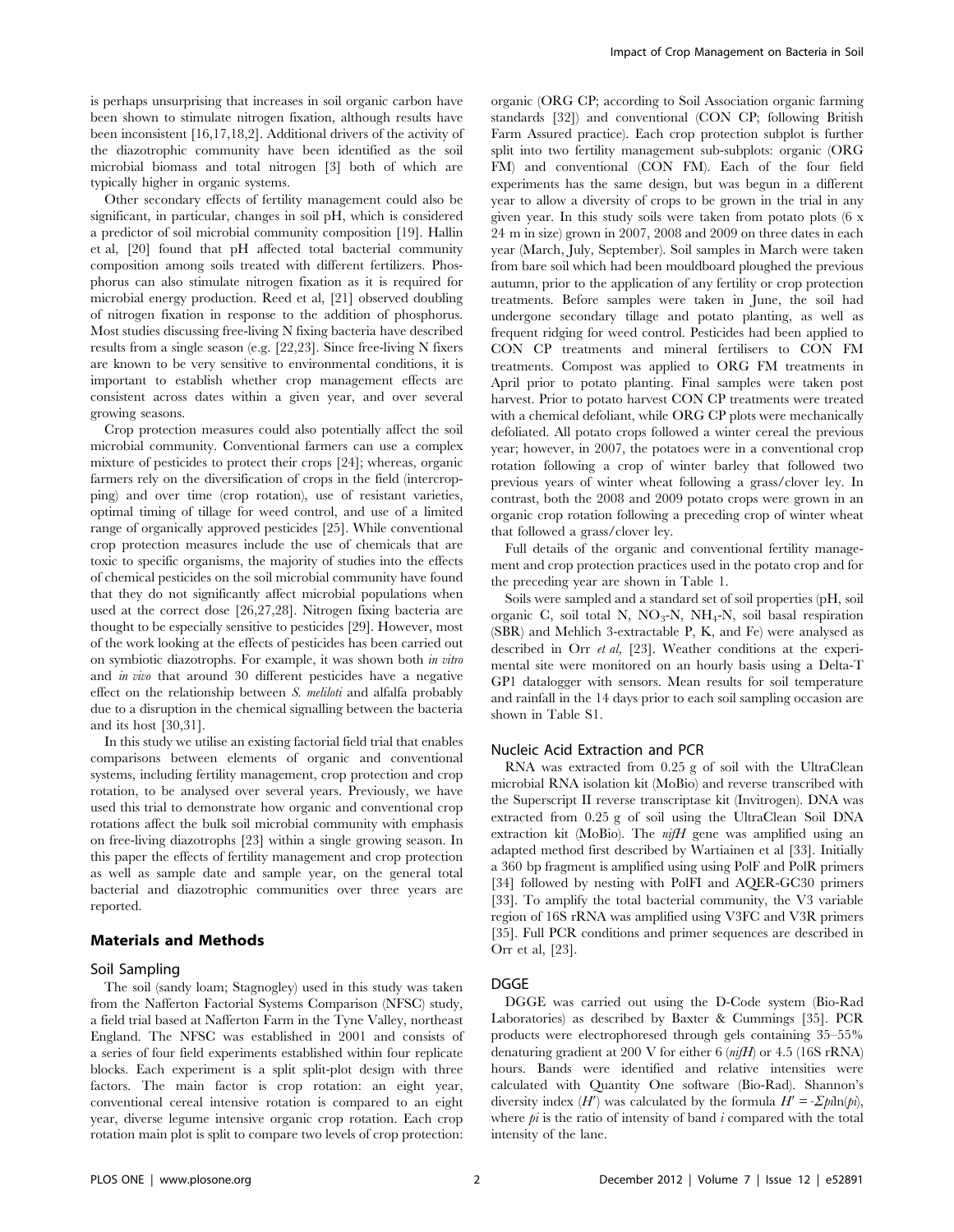Table 1. Crop protection protocols and fertility management used in the NFSC experiments for 2006, 2007, 2008 and 2009 under organic crop protection (ORG CP) or conventional crop protection (CON CP) and organic fertility management (ORG FM) or conventional fertility management (CON FM).

| <b>Current crop</b>                                                                                                                                                                  |                                                                                                                                                                                                                                                                                                                                                    |
|--------------------------------------------------------------------------------------------------------------------------------------------------------------------------------------|----------------------------------------------------------------------------------------------------------------------------------------------------------------------------------------------------------------------------------------------------------------------------------------------------------------------------------------------------|
| Potatoes (2007-9)                                                                                                                                                                    |                                                                                                                                                                                                                                                                                                                                                    |
| ORG CP                                                                                                                                                                               | mechanical weeding (ridging); copper-oxychloride <sup>b</sup> (23 kg/ha)                                                                                                                                                                                                                                                                           |
| CON CP                                                                                                                                                                               | aldicarb <sup>d</sup> (33.5 kg/ha); linuron <sup>a</sup> (3.5 L/ha); fluazinam <sup>c</sup> (1.5 L/ha); mancozeb and metalaxyl-M <sup>c</sup> (4.7 kg/ha); oiquat <sup>e</sup> (2 L/ha)                                                                                                                                                            |
| ORG FM                                                                                                                                                                               | composted cattle manure (equivalent to 180 kg total N/ha with 2-9% of total N in plant available forms; 2-17 kg total P <sub>2</sub> O <sub>5</sub> /ha; 5-149 kg total<br>K <sub>2</sub> O/ha)                                                                                                                                                    |
| <b>CON FM</b>                                                                                                                                                                        | 0:20:30 (134 kg P <sub>2</sub> O <sub>5</sub> /ha; 200 kg K <sub>2</sub> O/ha); Nitram (180 kg N/ha)                                                                                                                                                                                                                                               |
| <b>Previous crop</b>                                                                                                                                                                 |                                                                                                                                                                                                                                                                                                                                                    |
| Winter barley (2006)                                                                                                                                                                 |                                                                                                                                                                                                                                                                                                                                                    |
| ORG CP                                                                                                                                                                               | mechanical weeding (finger weeder)                                                                                                                                                                                                                                                                                                                 |
| CON CP                                                                                                                                                                               | Pendimethalin <sup>a</sup> (2.5 L/ha); isoproturon <sup>a</sup> (1.5 L/ha); Duplosan <sup>a</sup> (1 L/ha); Acanto <sup>b</sup> (0.4 L/ha); Proline <sup>b</sup> (0.4 L/ha); Corbel <sup>b</sup> (0.5 L/ha); Fluroxypyr <sup>b</sup><br>(0.75L/ha); Amistarb (0.25 L/ha); Bravo 500 <sup>b</sup> (0.5 L/ha); Cleancrop EPX <sup>b</sup> (0.4 L/ha) |
| ORG FM                                                                                                                                                                               | no amendment                                                                                                                                                                                                                                                                                                                                       |
| <b>CON FM</b>                                                                                                                                                                        | 0:20:30 (64 kg P2O5/ha; 96 kg K2O/ha); Nitram (170 kg N/ha)                                                                                                                                                                                                                                                                                        |
| Winter Wheat (2007-2008)                                                                                                                                                             |                                                                                                                                                                                                                                                                                                                                                    |
| ORG CP                                                                                                                                                                               | mechanical weeding (finger weeder)                                                                                                                                                                                                                                                                                                                 |
| CON CP                                                                                                                                                                               | isoproturon <sup>a</sup> (6 L/ha); Optica <sup>a</sup> (1 L/ha); Pendimethalin <sup>a</sup> (1.5 L/ha); Corbel <sup>b</sup> (0.2 L/ha); Cleancrop EPX <sup>b</sup> (1.25 L/ha); Bravo 500 <sup>b</sup> (1.75 L/ha);<br>chlormequat <sup>c</sup> (2.3 L/ha); Tern <sup>b</sup> (0.15 L/ha); Twist <sup>b</sup> (0.25 L/ha)                          |
| ORG FM                                                                                                                                                                               | no amendment                                                                                                                                                                                                                                                                                                                                       |
| CON FM                                                                                                                                                                               | 0:20:30 (64 kg P2O5/ha; 96 kg K2O/ha); Nitram (210 kg N/ha)                                                                                                                                                                                                                                                                                        |
| <sup>a</sup> herbicide;<br><sup>b</sup> fungicide;<br><sup>c</sup> growth regulator;<br><sup>d</sup> nematicide:<br><sup>e</sup> desiccant.<br>doi:10.1371/journal.pone.0052891.t001 |                                                                                                                                                                                                                                                                                                                                                    |

## qPCR

Reactions were set up using SYBR green (Thermo Fisher Scientific) according to Orr et al, [23] with the Rotor-Gene RG 3000 (Corbett Research). PolF and PolR primers were used for  $nifH$  qPCR, and Eub338 and V3R were used for total bacteria qPCR. A standard curve was set up using 10-fold dilutions of pGEM-T Easy vector plasmid DNA containing either the nifH gene of Rhizobium sp. strain IRBG74 bacterium [36] or the 16S rRNA gene of Pseudomonas aeruginosa NCTC10662. Each soil extraction, no-template control, and standard curve dilution was replicated three times. Average copy number was converted into copies of the gene per g of oven dry soil.

Standard deviation was determined (by the Rotor-Gene 6 software [Corbett Research]) on the replicate threshold cycle (CT) scores. qPCR was repeated if the deviation was above 0.4. Samples were considered to be below reasonable limits of detection if the  $CT$  score was above 30 [37]. In the system used in this study, this would equate to results below  $1.0\times10^4$  copies per g of soil being rejected. All no-template control results fell below this threshold  $(35.4 \pm 2.8)$ . The standard curve produced was linear  $(r^2 = 0.98)$ , and the PCR efficiency was 0.9.

## Sequencing

All sequencing was carried out on a 3130 genetic analyzer (Applied Biosystems). DGGE bands of interest were excised from the gel. DNA was eluted into  $10 \mu$  of sterile water and used as the template in the  $nifH$  PCR. The process was repeated until the band of interest was isolated. The PCR product was then cleaned up using ExoSAP-IT. PCR products were then purified using ethanol precipitation. Sequence data was analyzed using the NCBI BLAST tool.

#### Statistical Analysis

In all tests, significant effects/interactions were those with a P value of 0.05. Treatment effects were analyzed by analysis of variance of a linear mixed effects model, using the lme function in R version 2.6.1 [38] with the maximum likelihood method and the random error term (block/year/date/crop protection) specified to reflect the nested structure of the design [39]. The combined data for all years were analyzed first, and where interaction terms were significant, further analyses were conducted at each level of the interacting factor. Where analysis at a given level of a factor was carried out, that factor was removed from the random error term. The normality of the residuals of all models was tested with QQ plots, and data were log-transformed when necessary to meet the criteria of normal data distribution. Differences between main effects were tested by analysis of variance (ANOVA). Differences between years or sample dates (both across years or within a year) were tested with Tukey contrasts in the general linear hypothesis testing (glht) function of the multcomp package in R. A linear mixed effects model was used for the Tukey contrasts, containing a year or sample date main effect with the random error term specified as described above.

Step-wise regression was carried out in Minitab [40] using the results over the three years and three sample dates for  $qPCR$  and Shannon's diversity index data as response variables and the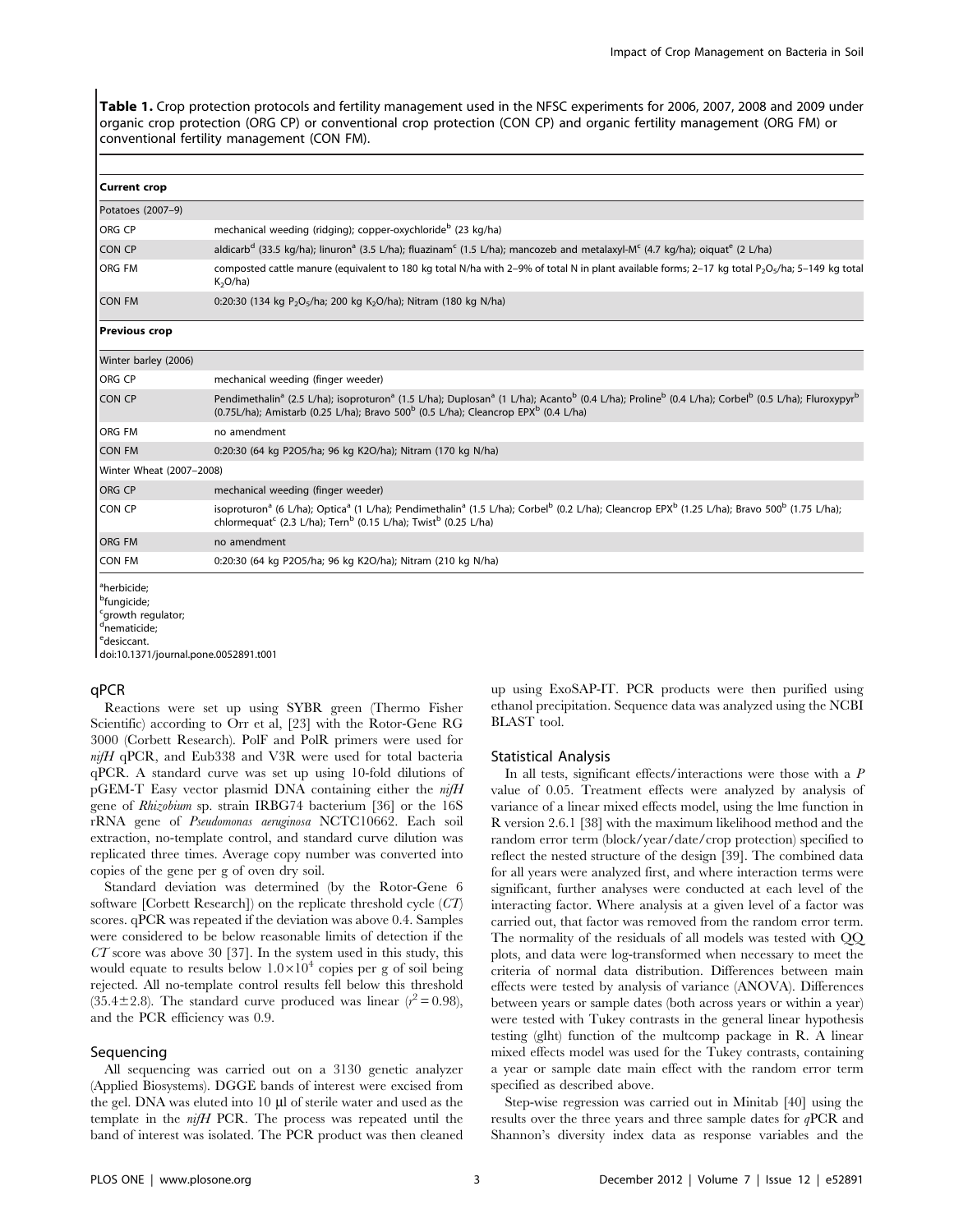measured soil parameters listed above (pH,  $\mathrm{NO_3}^-$ ,  $\mathrm{NH_4}^+$ , soil basal respiration, total N and organic C) as well as environmental variables (average soil temperature and total rainfall in the 14 days prior to sampling) as explanatory variables.

DGGE data were analyzed by detrended correspondence analysis (DCA) on relative intensities followed by direct ordination with Monte Carlo permutation testing. Direct ordination was either by canonical correspondence analysis (CCA) or redundancy discriminate analysis (RDA), depending on the length of the DCA axis (where an axis of  $>3.5 = CCA$  and an axis of  $\leq 3.5 = RDA$ ) using CANOCO 4.5 and CANODRAW for Windows [41].

#### Results

## Diversity and Expression of nifH and 16S mRNA Transcripts and Genes

A single band of 360 bp, corresponding to the expected  $ni\pi H$ mRNA transcript, was successfully amplified from RNA extracted from all 2007 and 2009 plots. However, the nifH mRNA transcript could not be detected in certain plots in September 2008. When using the qPCR approach the CT score for the  $niH$  mRNA transcript was below the reasonable limits of detection for all plots at all sample dates in 2008. In contrast, acceptable copy numbers of the 16S mRNA transcript were successfully amplified from all 2008 samples suggesting that the  $niH$  gene was not being expressed at certain dates in 2008 rather than a problem with the extraction and amplification protocol.

When  $niH$  RNA diversity indices  $(H')$  from 2007 and 2009 were analyzed (Table 2), the year, sample date and sample date  $\times$ year interaction terms were all significant, while crop protection and fertility management factors did not contribute to a significant proportion of the variation in results.  $H'$  was significantly higher overall in 2007 and generally, the June sample date had the lowest diversity across the three years. However, when separate analyses were conducted for each year, sample date was highly significant for both 2007 and 2009 ( $P = 0.002$  in both years). In both years June samples had the lowest  $\eta/\eta H$  mRNA transcript diversity, although H' values for June 2009 were extremely low compared with June 2007 (Fig. 1). In addition, September 2007 nifH mRNA transcript diversity was significantly higher than the other two sample dates in that year, whereas in 2009, there was no difference in nifH mRNA transcript diversity between March and September sample dates.

In contrast to the RNA results, analysis of the nifH DNA-DGGE diversity results showed that year was not a significant factor but there was a significant interaction between sample date and year (Table 2); again, crop protection and fertility management were not significant factors in the model. Since the year  $\times$  sample date term was significant, a separate analysis was conducted for each year for both RNA and DNA extractions (Fig. 1). This showed that the ranking of dates for DNA-DGGE diversity was not the same in each year. In  $2007$  and  $2009$  H' was highest for the March sampling date, while in 2008 it was highest in June.

The diversity of the active bacterial community was also analyzed (Table 2). ANOVA indicated that overall diversity was highest in 2009, and within a given year was greatest in March; however, there were significant year by date interactions. These are illustrated in Fig. 1 which shows that sample date had no effect on bacterial community diversity in 2009, while on the other two dates there were some differences among sample dates.

In contrast to  $niH$  community diversity, the overall bacterial community diversity was affected by crop management practices. There was also a significant interaction between sample date, fertility management and crop protection. When only the March samples were analyzed across all three years, there was a significant crop protection by fertility management interaction  $(P = 0.007)$ , although neither factor had a significant main effect. Fig. 2 shows that in March of every year, highest bacterial diversity was measured in the fully conventionally managed plots. However, on the other two sampling dates, crop management had no effect on bacterial community diversity and year was the only significant factor in the model. For all sample dates, highest bacterial community diversity was measured in 2009.

The diazotrophic and total bacterial community composition were further analysed using constrained ordination, for each sample date, to determine how soil biochemical properties measured on the sample dates and environmental conditions in the two weeks prior to sampling may be driving community composition. The importance of the fertility management and crop protection treatments as drivers of community composition were also investigated in the constrained ordinations. For  $nifH$ , although fertility management and crop protection did not represent a significant portion of the variance on any of the sample dates, factors that were significantly affected by fertility management on all sample dates did contribute significantly to the variation in  $m\ddot{t}H$  community structure. Specifically, soil basal respiration (greater under organic FM,  $P<0.001$ ) and nitrate and ammonium (both greater under conventional FM,  $P<0.001$  and  $= 0.003$  respectively) were correlated with changes in *nifH* diversity at certain dates. Factors associated with fertility management also contributed to a much greater proportion of the variance when analysed as separate factors rather than grouped as one management factor (Table 3). The constrained ordination did, however show that crop management significantly affected total bacterial community composition in June 2007 and June 2009 and that fertility management significantly affected total bacterial community composition in September 2008. The significant effect of fertility management in 2008 coincides with pH also significantly affecting total bacterial community composition (Table 3).

For the  $niH$  community attempts were made to sequence all bands on the gels. This resulted in 22 bands being sequenced and identified from the DGGE gels. The sequences were around 200 bp in length and enabled gross taxonomic resolution but were too short for higher level phylogenetic affiliation to be determined. Sequence data is available at the GenBank database under accession numbers JQ618105–JQ618126. Table S2 shows the closest match from the NCBI database. Of the 22 sequences, 17 were from uncultured taxa; 10 sequences belonged to Alpha-Proteobacteria, 9 belonged to Beta-Proteobacteria, 2 belonged to Gamma-Proteobacteria and 1 belonged to the order Clostridia. The remaining 3 bands were identified as belonging to Rhizobium huautlense. By analyzing the relative intensities of the sequenced bands using ANOVA (data not shown) it was found that management type did not significantly affect the presence or intensity of any of the sequenced bands.

## Quantification of the nifH and 16S mRNA Transcripts and Genes with qPCR

The predominant factors affecting *nifH* mRNA transcripts and DNA copy numbers and the 16S ribosomal mRNA transcript copy numbers were Year and Sample date, although in some cases crop management practices also affected these parameters (Table 4). On average there were significantly more copies of the *nifH* mRNA transcript detected in 2007 compared with 2009. September samples also had more copies of  $\frac{ni}{H}$  mRNA; however, there were strong interactions between Year and Sample date, and Year and Fertility Management. For this reason a separate year by year analysis was conducted. In both years Sample date was the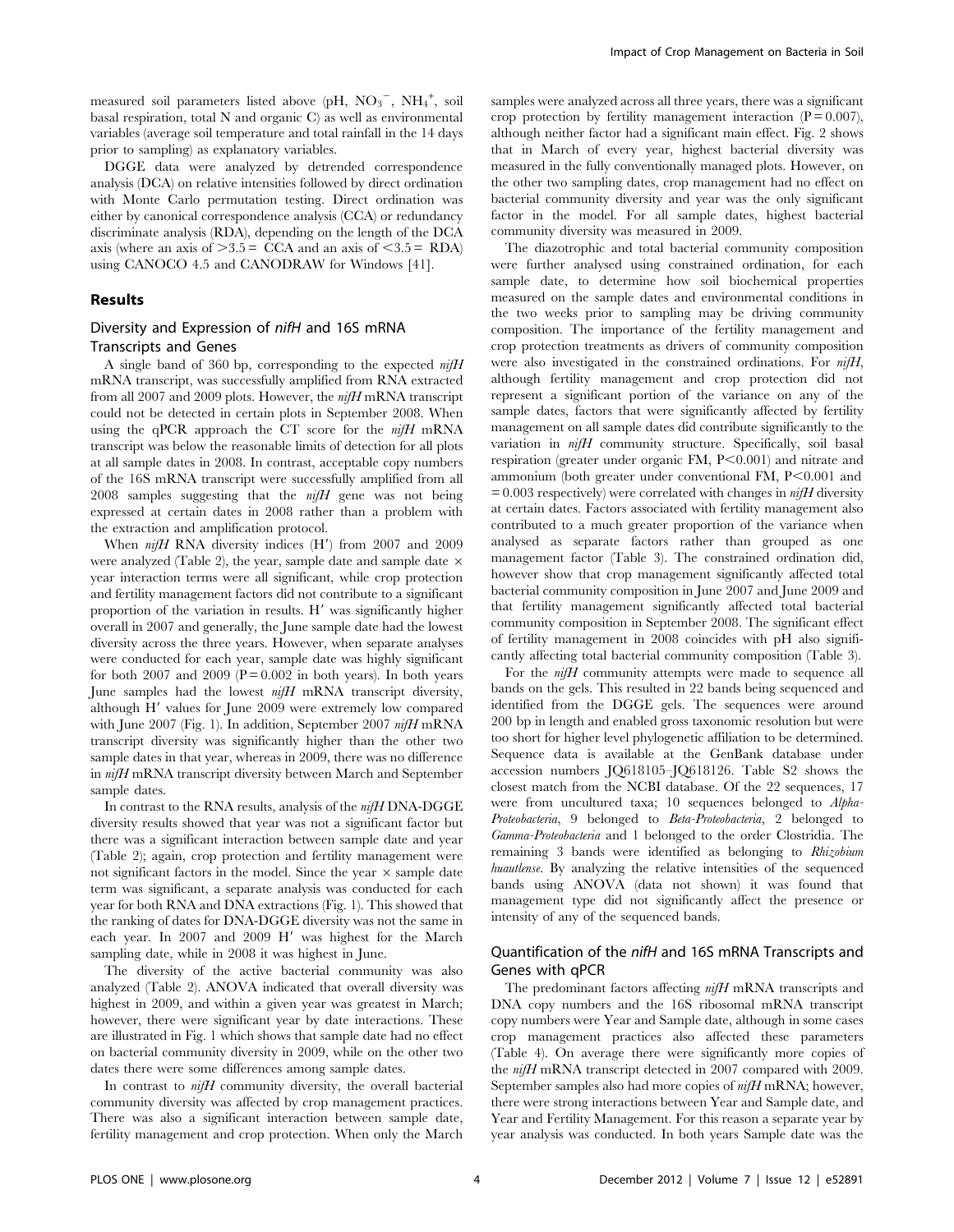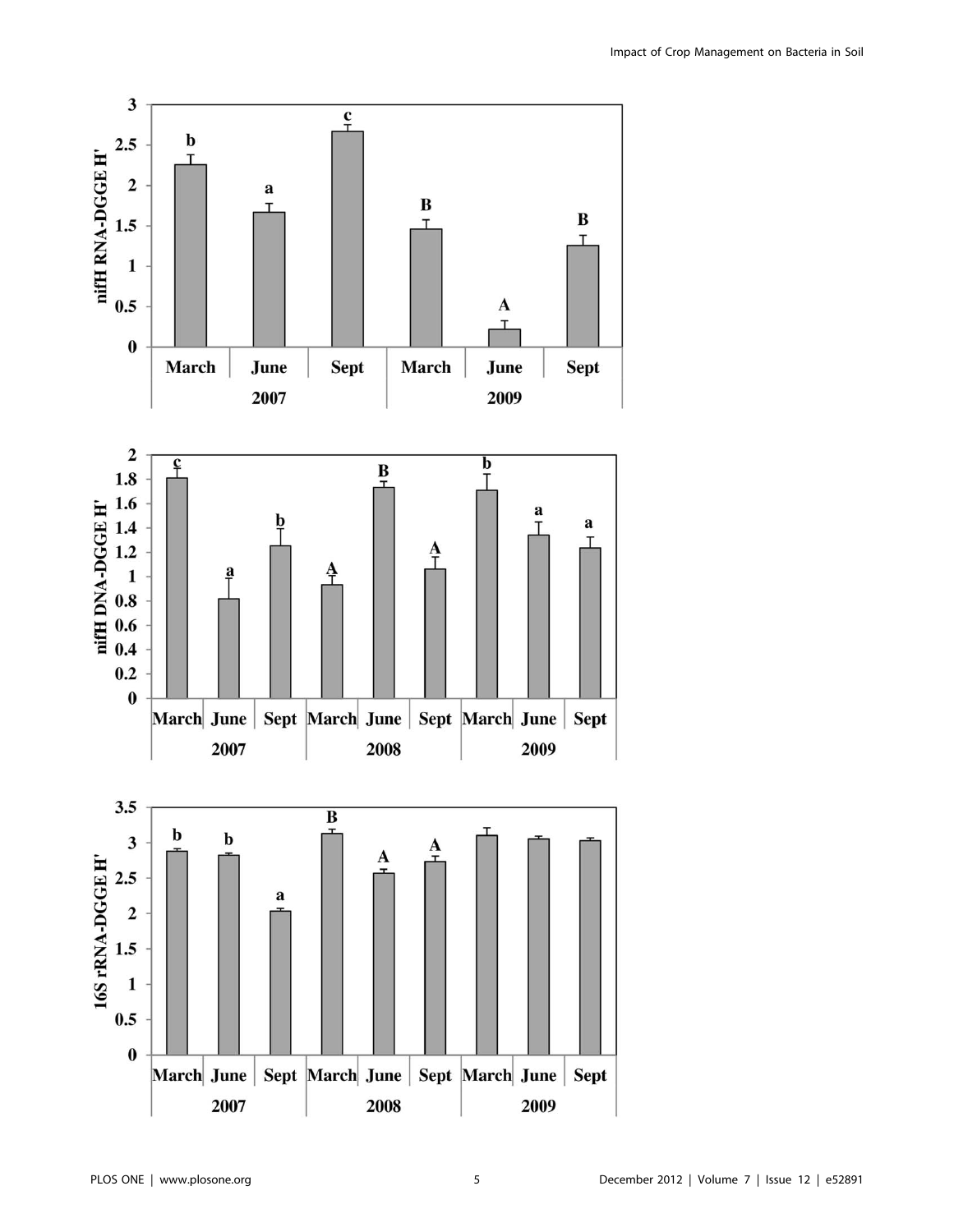Figure 1. Showing Shannon's diversity indices of the metabolically active and total diazotrophic bacteria and the total bacterial communities derived from the DGGE analyses. The nifH mRNA transcripts are represented by the top, the nifH gene by the middle and the 16S mRNA transcript by the bottom panels respectively. Bars labelled with the same letter in the same year are not different ( $P = 0.05$ ). Bars are standard errors ( $n = 16$ ).

doi:10.1371/journal.pone.0052891.g001

predominant factor affecting nifH mRNA transcript copy numbers. Highest numbers were detected in September, although in 2009 significantly lower numbers were detected in June while in 2007 March and June results did not differ (Fig. 3). In both years the use of organic fertility management always resulted in higher levels of nifH gene expression than conventional fertilisation.

Quantities of the  $ni/HI$  gene were also strongly affected by Year with highest copy numbers observed in 2008, but in contrast to the  $nifH$  mRNA transcript, crop protection practices were also significant. The use of organic crop protection practices resulted in significantly higher quantities of the  $niH$  gene compared with conventional crop protection (Table 4). Year by year analysis of the  $niH$  gene shows that sample date is only a significant factor in  $2007$  with  $ni\pi H$  gene copy number increasing throughout the year (Table 5). Year by year analysis also shows that in 2007 organic fertility management results in increased  $m<sub>i</sub>/H$  gene copy number (Table 5).

Although the ANOVA results indicated that sample date had a significant effect on copies of the 16S mRNA transcript (Table 4) there were no significant differences among the months identified using Tukey's HSD test. Year was not a significant factor affecting numbers of 16S mRNA transcript but a significant Year by Sample date interaction was observed. When each year was analysed individually (Table 5) it was found that Sample date was a significant factor in 2008, where highest numbers of 16S mRNA

transcript were observed in September, and in 2009, where highest numbers were observed in March. Stepwise regression was used to determine how soil biochemical properties may be driving  $nifH$ and 16S RNA transcript and gene activity (qPCR) and diversity (DGGE H9) (Table S3). This analysis indicated that soil temperature had a slightly negative effect on  $niH$  diversity (for both transcript and gene) and a positive effect on  $niH$  transcript activity. Rainfall was negatively correlated with  $niH$  transcript diversity (RNA) and positively related to  $niH$  gene diversity. In addition, the diversity of the  $niH$  mRNA transcript was negatively related to soil C and soil basal respiration. Whereas for activity of the  $m<sub>i</sub>H$  gene measured using DNA extracts, pH had a positive effect while soil basal respiration was negatively correlated with expression (Table S3). In general there was a positive correlation between nifH RNA diversity and copy number and likewise a positive correlation between 16S rRNA diversity and copy number. For the 16S rRNA gene, copy numbers were also negatively correlated with rainfall. Negative correlations were observed between the DGGE H' data set and average soil temperature with average rainfall positively correlated with both  $nifH$  and 16S DNA DGGE H'. 16S rRNA DGGE H' was also affected by available nitrate; total carbon and available ammonium. These correlations to environmental parameters are distinct from those of 16S expression, suggesting nifH expression did not

Table 2. Summary of Shannon diversity analysis of all DGGE results from all sample years and nucleic acid types.

|                             | H' for nifH DGGE (RNA) band data<br>(mean+SE) | H' for nifH DGGE band data (DNA) H' for 16S rRNA DGGE band data<br>(mean+SE) | (mean+SE)         |
|-----------------------------|-----------------------------------------------|------------------------------------------------------------------------------|-------------------|
| Year (Y)                    |                                               |                                                                              |                   |
| 2007                        | $2.20 \pm 0.08$ a                             | $1.29 \pm 0.10$ a                                                            | $2.58 \pm 0.06$ a |
| 2008                        |                                               | $1.24 \pm 0.07$ a                                                            | $2.81 \pm 0.05$ a |
| 2009                        | $0.98 \pm 0.10$ b                             | $1.43 \pm 0.07$ a                                                            | $3.06 \pm 0.04$ b |
| Sample Date (SD)            |                                               |                                                                              |                   |
| March                       | $1.86 \pm 0.11$ b                             | $1.48 \pm 0.08$ <sup>1</sup> a                                               | $3.04 \pm 0.05$ b |
| June                        | $0.95 \pm 0.15$ a                             | $1.30 \pm 0.09$ a                                                            | $2.82 \pm 0.04$ a |
| September                   | $1.97 \pm 0.15$ b                             | $1.18 \pm 0.07$ a                                                            | $2.60 \pm 0.07$ a |
| <b>Crop protection (CP)</b> |                                               |                                                                              |                   |
| <b>ORG</b>                  | $1.62 \pm 0.13$ a                             | $1.37 \pm 0.06$ a                                                            | $2.82 \pm 0.05$ a |
| <b>CON</b>                  | $1.56 \pm 0.13$ a                             | $1.27 \pm 0.07$ a                                                            | $2.82 \pm 0.05$ a |
| Fertility management (FM)   |                                               |                                                                              |                   |
| <b>ORG</b>                  | $1.57 \pm 0.13$ a                             | $1.28 \pm 0.06$ a                                                            | $2.79 \pm 0.05$ a |
| <b>CON</b>                  | $1.61 \pm 0.13$ a                             | $1.37 \pm 0.07$ a                                                            | $2.85 \pm 0.05$ a |
| <b>ANOVA P-values</b>       |                                               |                                                                              |                   |
| Y                           | 0.001                                         |                                                                              | < 0.001           |
| <b>SD</b>                   | < 0.001                                       | 0.012                                                                        | < 0.001           |
| Y*SD                        | 0.040                                         | < 0.001                                                                      | < 0.001           |
| <b>CP*FM</b>                |                                               |                                                                              | 0.006             |

<sup>1</sup>Although date was a significant factor in the ANOVA, means comparison tests did not indicate any significant differences among dates.

P-values are only shown for terms with P<0.05. Means followed by the same letter for a given factor are not significantly different (P<0.05; Tukey's HSD test where there are more than two treatment levels).

doi:10.1371/journal.pone.0052891.t002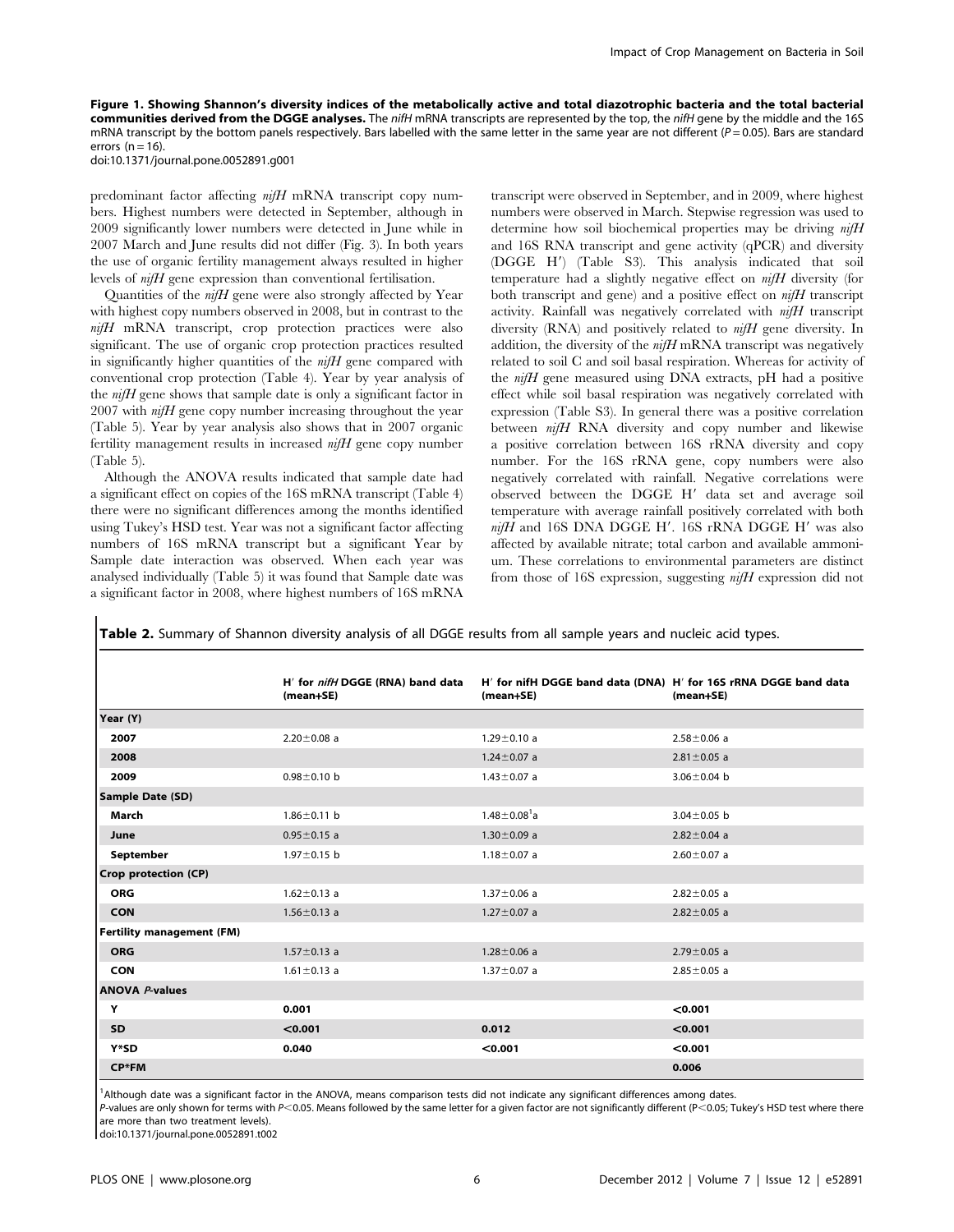

Figure 2. The interaction between organic and conventional crop protection (ORG CP, CON CP) and organic and conventional fertility management (ORG FM, CON FM) on March sample dates only for three years (2007, 2008 and 2009) for Shannon's diversity index of the 16S mRNA transcript. Bars are standard errors  $(n = 12)$ . doi:10.1371/journal.pone.0052891.g002

simply mirror the response of the broader bacterial community (Table S3).

#### Discussion

The NFSC trial enables studies to be conducted with spatial and temporal replication of each system of interest allowing for robust analyses of the impact of management and environmental effects on the microbial communities [42]. Previously we have shown that soils in a conventional crop rotation had a significantly greater diversity and number of free-living diazotrophic bacteria than those within an organic rotation [23]. Here we compared the effect of organic versus conventional fertility management and crop protection activities on the total and free-living N fixing bacterial communities in three different years, on three sampling dates in each year. We hypothesised that the predominant factor affecting diazotrophic and total bacterial diversity, biomass, activity and community structure would be enhanced under organic fertility management, as a result of increased levels of organic carbon, phosphorus and higher soil pH, as has been previously observed [10,43–47].

However, although overall activity of soil organisms was enhanced under ORG FM (e.g. higher soil basal respiration 1.14 mg  $CO_2$  kg<sup>-1</sup> h<sup>-1</sup> for CON FM versus 1.38 mg  $CO_2$  $kg^{-1} h^{-1}$  for ORG FM), and pH was significantly reduced in conventional fertility management (6.35 for CON FM versus 6.58 for ORG FM on average) while the availability of P, nitrate and ammonium was increased; (Table S4) our data demonstrated that the most significant explanatory variables for quantitative changes in both the diversity and numbers of free-living diazotrophic and total bacterial populations in agricultural soil in a multiple year study were temporal and seasonal effects. These observations contrast with previous work, where fertility source (farmyard manure versus mineral or no fertilizer) was the dominant factor driving bacterial community structure [8,11], indicating that an increase in organic carbon, associated with organic fertility management activities, had a positive correlation with bacterial soil diversity [48,49]. However, other studies that have more resonance with our data, indicate that changes to bacterial structure and diversity due to management practices are often subtle [50] and seasonal and plant growth effects often have a greater influence than those due to management processes [51]. One explanation for our findings may be that, although the NFSC trial has been ongoing since 2001, there were no significant differences in soil organic C or total N between the soil management treatments in any of the study years.

Although overall fertility management had no effect on the diversity of the diazotrophs, the factors soil basal respiration and available nitrate were associated with changes in  $niH$  diversity and activity (Table 3). There are very few studies on the impact of organic farming on the free-living diazotrophic communities in agricultural soil. DeLuca et al, [22] compared the use of cattle manure and urea fertilizers and found that both fertilizer types inhibited nitrogen fixation (measured by acetylene reduction assay) and that pH was correlated with nitrogen fixation ability. Previous studies, looking at the effect of individual attributes of farm management on the rhizospheric nitrogen fixing community, suggested that the application of increased amounts of nitrogen fertilizer (normally associated with conventional fertility management) would result in decreased diazotrophic diversity and activity [4,52]. Rather our data suggests that many different factors affect the nitrogen fixing community (Table 3 and S3). Although our results were not as conclusive as previous studies, organic fertility management was observed to correlate with increased  $mH$  mRNA transcripts in 2007 and 2009, and increased  $nifH$  gene copy number in 2007 (Table 5). Soil nitrate levels were also negatively correlated with  $ni\pi H qPCR$  data (Table S3), which corresponds to other studies which have reported inhibition of nitrogenase activity in free-living  $N_2$  fixing bacteria [53–56]. The interacting effects of nitrogen level, carbon availability and crop protection practices, make it difficult to recommend one suite of management practices that can be expected to enhance N fixation by diazotrophs in agricultural soils.

It was hypothesised that conventional crop protection would have a negative effect on  $m\ddot{t}H$  diversity, and expression, as studies into the environmental impacts of pesticides have shown that they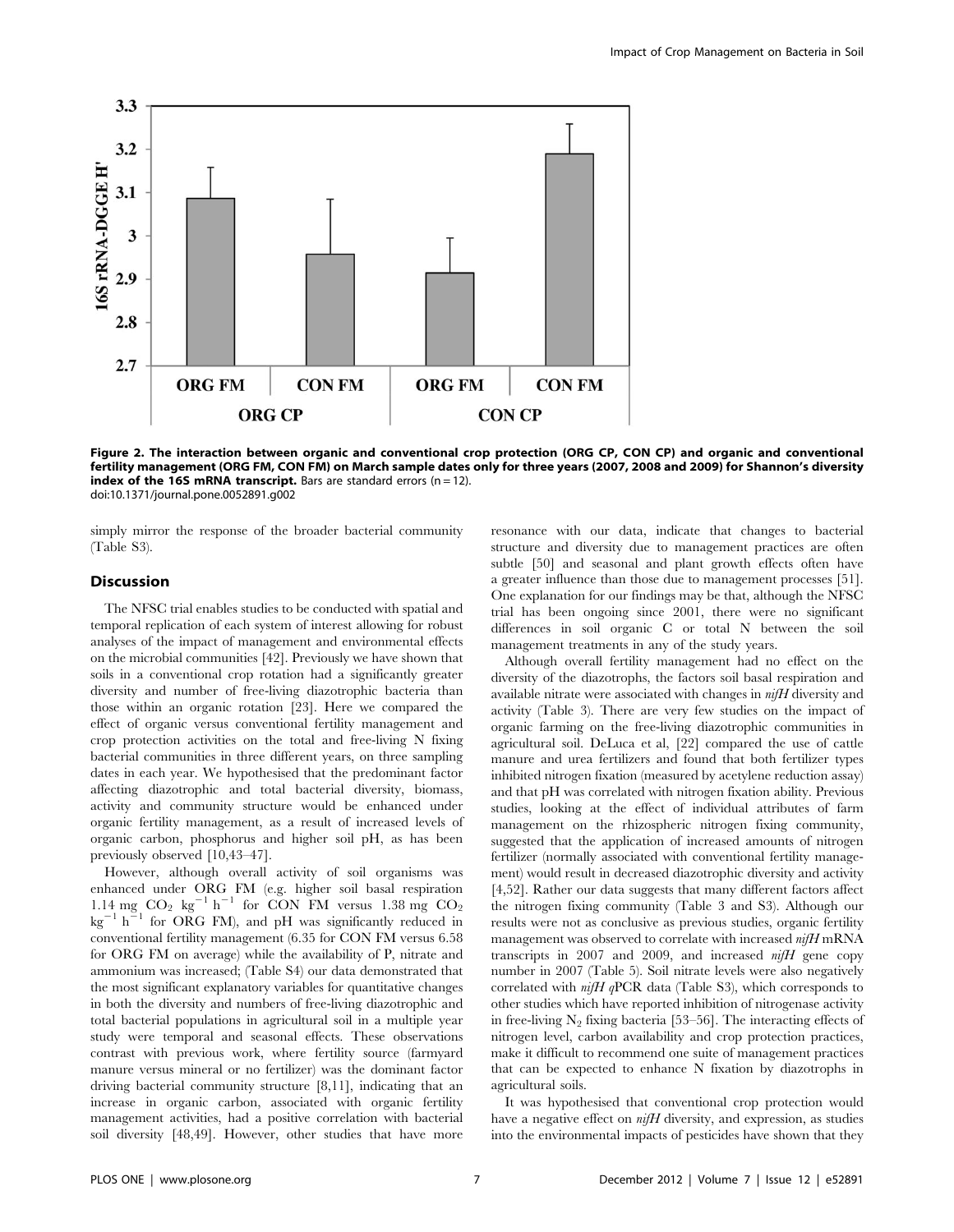|          | Sample date | Variables tested                           |                 |        | Significant variables selected by forward selection           |                  | Variance of DGGE data explained by the model (%) |                |
|----------|-------------|--------------------------------------------|-----------------|--------|---------------------------------------------------------------|------------------|--------------------------------------------------|----------------|
|          |             |                                            | 2007            | 2008   | 2009                                                          | 2007             | 2008                                             | 2009           |
| nifH     | March       | ξÑ                                         |                 |        |                                                               | 8.0              |                                                  | 4.8            |
|          |             | ჭ                                          |                 |        |                                                               | 5.8              |                                                  | 5.1            |
|          |             | Associated variables <sup>1</sup>          |                 |        |                                                               | 12.7             |                                                  | 13.2           |
|          |             | Associated variables <sup>1</sup> , FM, CP |                 |        |                                                               | 14.4             |                                                  | 15.6           |
|          | June        | FM                                         |                 |        |                                                               | $\overline{61}$  |                                                  | 8.0            |
|          |             | ზ                                          |                 |        |                                                               | 6.4              |                                                  | 10.1           |
|          |             | Associated variables <sup>1</sup>          |                 |        | $\stackrel{\scriptscriptstyle +}{\Xi}^{\scriptscriptstyle +}$ | $\overline{11}$  |                                                  | 23.6           |
|          |             | Associated variables <sup>1</sup> , FM, CP | <b>SBR</b>      |        | $\stackrel{+}{\Xi}{}^+$                                       | 23.4             |                                                  | 36             |
|          | September   | ΣĒ                                         |                 |        |                                                               | 7.2              |                                                  | $\overline{9}$ |
|          |             | ზ                                          |                 |        |                                                               | 5.2              |                                                  | 5.5            |
|          |             | Associated variables <sup>1</sup>          |                 |        | $NO_3^-$ , $NH_4^+$                                           | 14.3             |                                                  | 20.6           |
|          |             | Associated variables <sup>1</sup> , FM, CP |                 |        | $NO_3^-$ , $NH_4^+$                                           | 15.2             |                                                  | 22.6           |
| 165 rRNA | March       | ξ                                          |                 |        |                                                               | $\overline{3.1}$ | 5.8                                              | 4.7            |
|          |             | ზ                                          |                 |        |                                                               | 6.2              | $\overline{61}$                                  | 5.9            |
|          |             | Associated variables <sup>1</sup>          |                 |        |                                                               | 9.9              | 4.5                                              | 4.2            |
|          |             | Associated variables <sup>1</sup> , FM, CP |                 |        |                                                               | $\overline{10}$  | 8.8                                              | 9.1            |
|          | June        | 줃                                          |                 |        |                                                               | 62               | 4.5                                              | 4.4            |
|          |             | $\theta$                                   | Ĝ               |        | Ĝ                                                             | 14.1             | 8.0                                              | 11.7           |
|          |             | Associated variables <sup>1</sup>          |                 |        |                                                               | $\overline{9}$ . | 9.2                                              | 6.8            |
|          |             | Associated variables <sup>1</sup> , FM, CP | $\ddot{\sigma}$ |        | G                                                             | 17.8             | 10.5                                             | 13.5           |
|          | September   | $\mathop{\mathbb{E}}$                      | FM              |        |                                                               | 11.3             | 9.3                                              | 5.8            |
|          |             | ზ                                          |                 |        |                                                               | 4.7              | 3.9                                              | 5.3            |
|          |             | Associated variables <sup>1</sup>          |                 | 玉      | $NO_3^-$                                                      | 11.2             | 12.9                                             | 11.2           |
|          |             | Associated variables <sup>1</sup> , FM, CP |                 | FM, pH | $\overline{\text{NO}_3}^-$                                    | 22.1             | 18.5                                             | 12.9           |

PLOS ONE | www.plosone.org | e52891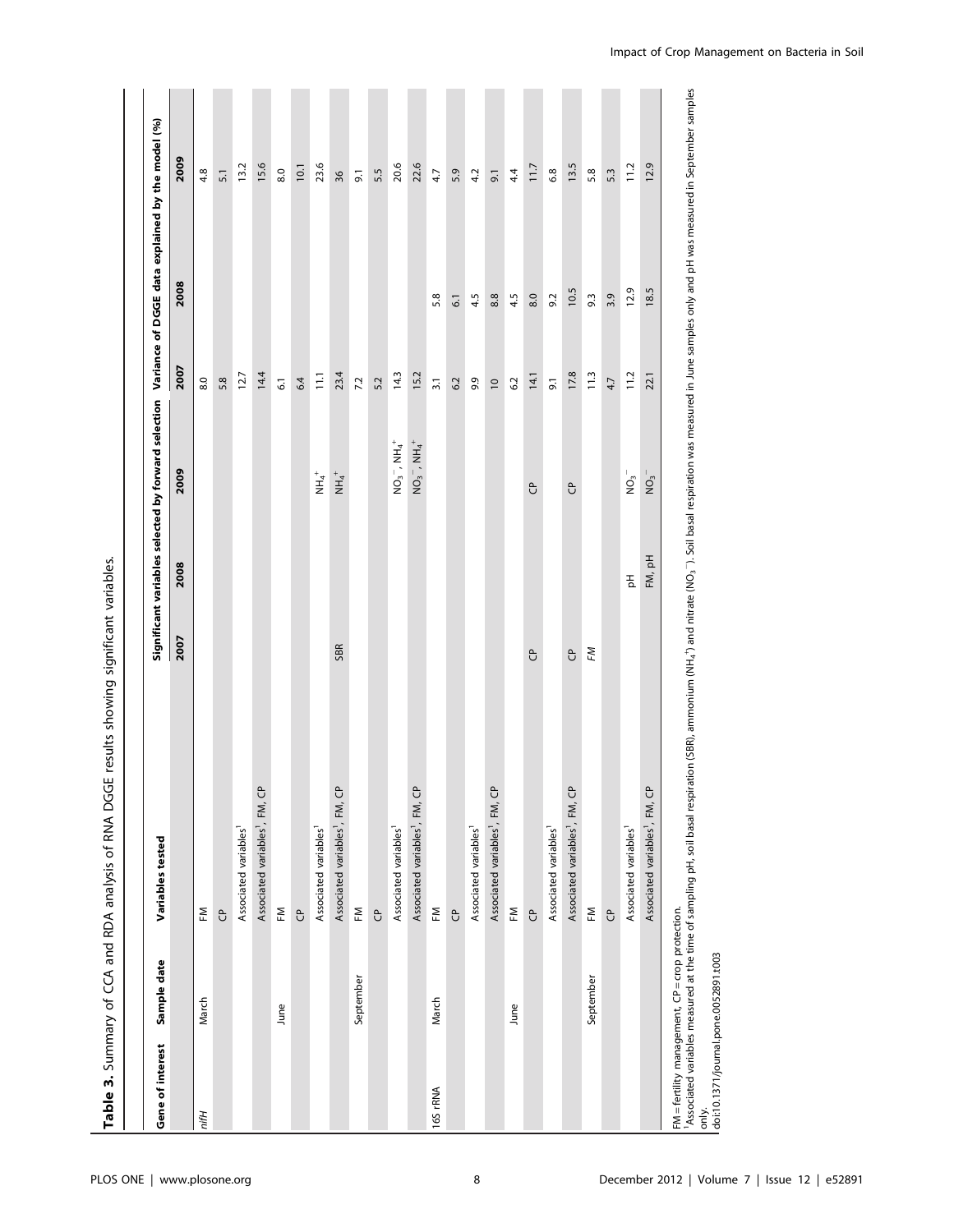



can significantly affect the bacterial community as a whole and that diazotrophs could be particularly affected [57,58,51]. Our results suggest that conventional crop protection did in fact exert a negative effect on the diazotrophic activity when  $niH$  copy numbers derived from the DNA data set were considered (Table 4) but appeared not to impact on the diversity or structure of the community. The DNA results suggest that the size of the  $niH$ population in plots under conventional crop protection has been significantly reduced due to the long-term application of pesticides. That levels of nifH expression (RNA-qPCR results) did not mirror the DNA-qPCR results suggests that activity of the diazotrophic community is not limited by its size, but rather by other controlling factors. A range of pesticides are applied to the potato crops in the NFSC experiment (Table 1) some of which have been shown to have some inhibitory effect on diazotrophs at high concentrations [57,59,60]. Many previous studies looking at the effect of pesticides on the diazotrophic community have focussed on nitrogen fixers which are symbiotic with legumes. Bradyrhizobium japonicum, for example, has been found to be particularly susceptible to the effects of glyphosphate due to the sensitivity of its phosphate synthase enzyme [61,62]. Other studies have found that herbicides will affect nitrogenase activity, nodule formation, nodule biomass and leghaemoglobin concentrations [61–63]. However, it is unclear whether this is due to direct changes in the rhizobia, indirect physiological changes in the plant, or both and does not explain why we see significant changes in the freeliving nitrogen fixing community [64,61].

In contrast crop protection strategy had no significant effect on the activity of the total bacterial population, although, it was a significant driver of community structure in June of both 2007 and 2009. To our knowledge this is the first study which fully investigates the effects of crop protection protocols in the field on the activity of both diazotrophic and total bacterial communities.

The temporal effects observed on both diversity and number of the diazotrophic, and total bacterial communities, were primarily affected by the recent environmental conditions. On most occasions, rainfall and soil temperature were significant factors affecting activity and diversity according to stepwise regression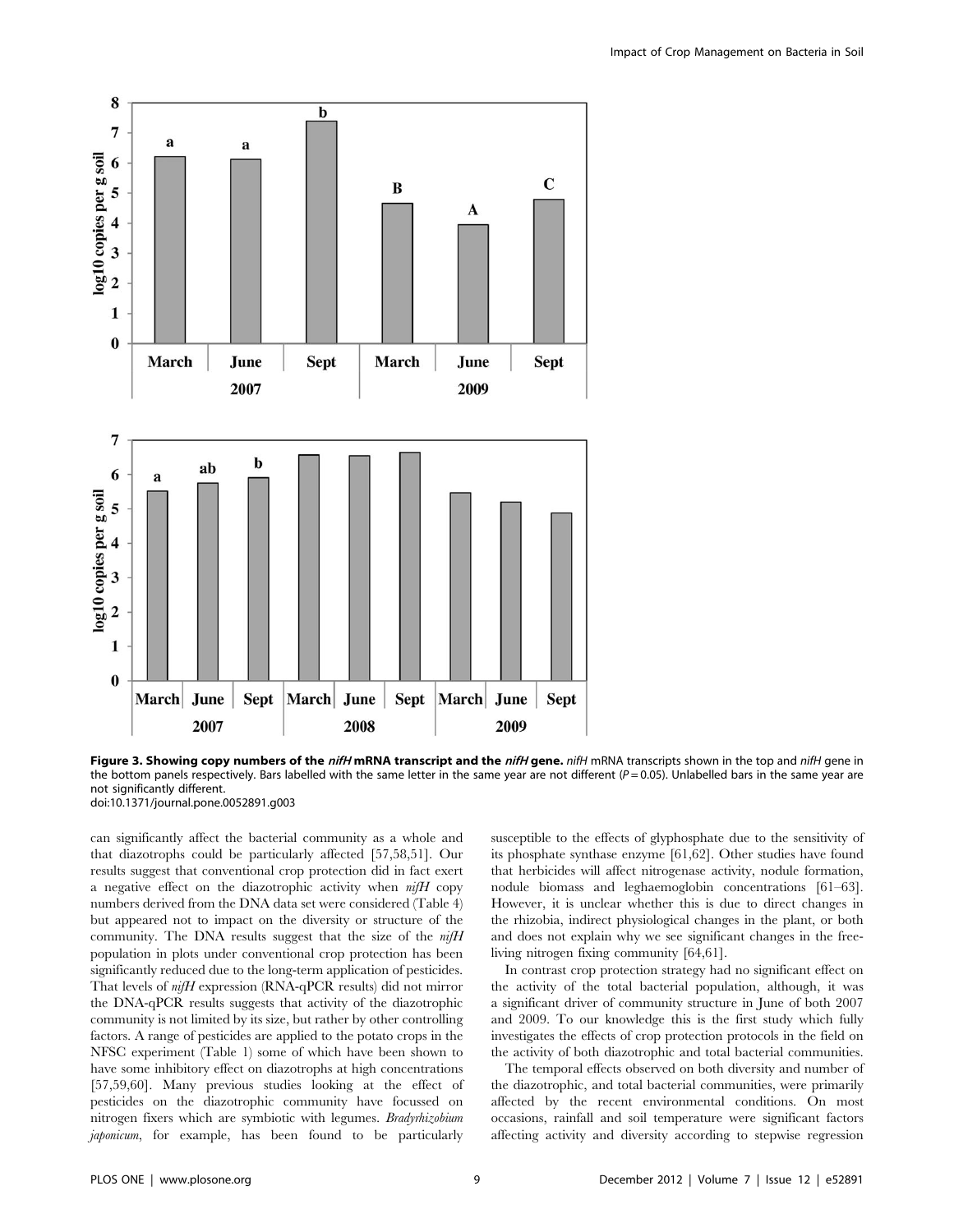**Table 4.** Summary of qPCR analysis across all years and sample dates for all genes and nucleic acid types.

|                       | qPCR average copy numbers for<br>$nifH$ RNA data set (mean $\pm$ SE) | qPCR average copy numbers for<br>$nifH$ DNA data set (mean $\pm$ SE) | qPCR average copy numbers for 16S<br>rRNA gene data set (mean $\pm$ SE) |
|-----------------------|----------------------------------------------------------------------|----------------------------------------------------------------------|-------------------------------------------------------------------------|
| year (Y)              |                                                                      |                                                                      |                                                                         |
| 2007                  | $9.29 \times 10^6 \pm 2.85 \times 10^6$ b                            | $5.69 \times 10^5 \pm 6.81 \times 10^4$ b                            | $8.05 \times 10^{7} \pm 1.17 \times 10^{7}$ a                           |
| 2008                  |                                                                      | $3.89\times10^{6}$ ± 2.62 × 10 <sup>5</sup> c                        | $5.26 \times 10^{7} \pm 2.30 \times 10^{7}$ a                           |
| 2009                  | $3.92 \times 10^4 \pm 5.37 \times 10^3$ a                            | $1.77 \times 10^5 \pm 6.34 \times 10^4$ a                            | $2.96 \times 10^8 \pm 1.29 \times 10^8$ a                               |
| sample date (SD)      |                                                                      |                                                                      |                                                                         |
| March                 | $8.46 \times 10^5 \pm 4.99 \times 10^5$ b                            | $1.45 \times 10^6 \pm 2.65 \times 10^5$ a                            | $2.99 \times 10^8 \pm 1.29 \times 10^8$                                 |
| June                  | $6.62 \times 10^5 \pm 2.33 \times 10^5$ b                            | $1.42 \times 10^6 \pm 2.51 \times 10^5$ a                            | $4.31 \times 10^{7} \pm 7.29 \times 10^{6}$ a                           |
| September             | $1.25 \times 10^7 \pm 4.16 \times 10^6$ a                            | $1.76 \times 10^6 \pm 3.45 \times 10^5$ a                            | $8.66 \times 10^{7} \pm 2.41 \times 10^{7}$ a                           |
| Crop protection (CP)  |                                                                      |                                                                      |                                                                         |
| org                   | $6.25 \times 10^{6} + 2.72 \times 10^{5}$ a                          | $1.74 \times 10^6 + 2.44 \times 10^5$ a                              | $1.06 \times 10^7 + 5.20 \times 10^7$ a                                 |
| con                   | $3.07 \times 10^6 \pm 1.18 \times 10^6$ a                            | $1.35 \times 10^6 \pm 2.27 \times 10^5$ b                            | $1.81 \times 10^8 \pm 8.13 \times 10^7$ a                               |
| fertility management  |                                                                      |                                                                      |                                                                         |
| org                   | $4.97 \times 10^{6} \pm 2.59 \times 10^{6}$ a                        | $1.64 \times 10^6 \pm 2.31 \times 10^5$ a                            | $1.23 \times 10^8 \pm 3.92 \times 10^7$ a                               |
| con                   | $4.35 \times 10^6 \pm 1.53 \times 10^6$ a                            | $1.45 \times 10^{6} \pm 2.42 \times 10^{5}$                          | $1.63 \times 10^8 \pm 7.99 \times 10^7$ a                               |
| <b>ANOVA P values</b> |                                                                      |                                                                      |                                                                         |
| Y                     | < 0.001                                                              | < 0.001                                                              |                                                                         |
| <b>SD</b>             | < 0.001                                                              |                                                                      | 0.032                                                                   |
| <b>CP</b>             |                                                                      | 0.013                                                                |                                                                         |
| Y*SD                  | 0.005                                                                |                                                                      | < 0.001                                                                 |
| Y*FM                  | 0.001                                                                | 0.032                                                                |                                                                         |
| CP*FM                 | 0.037                                                                |                                                                      |                                                                         |
| Y*SD*FM               |                                                                      | 0.022                                                                |                                                                         |

P-values are only shown for terms with P<0.05; all data were log-transformed before analysis. Means followed by the same letter for a given factor are not significantly different ( $P < 0.05$ ; Tukey's HSD test where there are more than two treatment levels). doi:10.1371/journal.pone.0052891.t004

(Table S3), although the effects were not always positive. Diversity tended to be higher in March for both  $nifH$  (mRNA transcripts and genes) and 16S mRNA transcripts. Optimum temperature for growth and activity of diazotrophs is between 10 and 25<sup>°</sup>C (similar to the temperature range in the field between June and September) [65,66]. Activities of the general bacterial community were largely unaffected by sample date, suggesting that this community included species with a wide range of optimal temperatures that were able to adapt to the environmental conditions throughout the growing season. As expected, diversity and copy number of the 16S rRNA gene were always higher than diversity and copy number of the  $niH$  gene. Ratios of the  $niH$  gene to the 16S rRNA gene  $(\sim]$  copies of *nifH* gene: 50 copies of 16S rRNA gene) were similar to ratios seen between the 16S rRNA gene and genes used in nitrogen cycling found in other studies [67,68].

Seasonal effects observed in this study may also be related to the crop management practices that occur throughout the year. Samples taken in March are from a relatively undisturbed soil with no plant cover. June samples may be affected by frequent cultivations for weed control, especially in the organic crop protection plots. This makes it difficult to separate soil temperature and moisture effects in this study from the effects of seasonal management practices. Stage of crop growth can also influence microbial community composition. Certain members of the soil bacterial community, particularly Acidobacteria, Bacteroidetes and Alpha-, Beta-, and Gammaproteobacteria, have previously been observed to be diminished in summer in crop land [49]. It has been demonstrated that growth stage and seasonal effects significantly affect diversity in soil under potato and maize [69]. For example, when culture dependent and independent (cloning and DGGE) methods were used to assess bacterial diversity in bulk and rhizosphere soil in 3 species of potato, bacterial communities were observed to change as the plant developed. Higher diversity was observed around 25 days after planting, compared to growth 65 and 140 days after planting [70]. Similarly in maize, bacterial activity, as measured by PLFA and BIOLOG, changed as maize went through five leaf stage, flowering and maturity [71]. It is assumed that these observations reflect changes in the amount and quality of root exudates as the plant reaches maturity [47].

We found that management activity, temporal and seasonal factors appeared to exert no significant effect on the most abundant diazotrophs identified by sequencing the DGGE bands (Table S2). A follow up study is currently underway using pyrosequencing to more thoroughly resolve the taxonomic structure of the diazotrophic communities in these soils. Previous work looking at the impact of differing levels of nitrogen fertilization on the diazotrophic communities of soil showed that the predominant taxa were present in all soils regardless of the amounts of nitrogen fertilizer used [52,72]. It has been suggested that the predominant taxa remain unaffected by the level of N fertilization, whereas the minor members of this community are more sensitive to such changes [73]. In conclusion we found the dominant factors affecting the diversity and numbers of both the nitrogen fixing and the total bacterial community are temporal. The only exception was the impact of conventional crop protection protocols that seemed to reduce the number of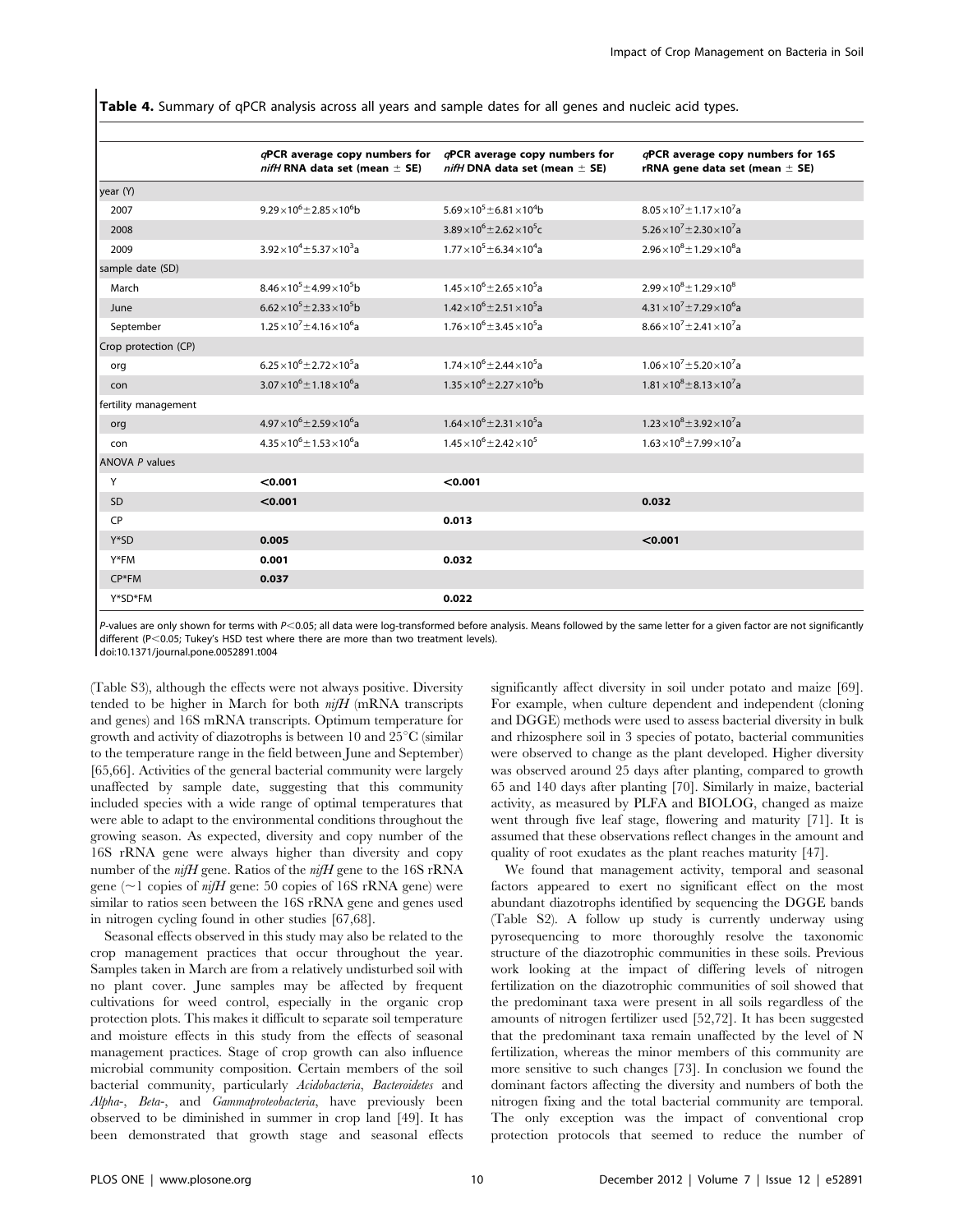Table 5. Average copy numbers for nifH gene amplified from DNA and reverse transcribed RNA for each year of the trial.

|                       | Copies of nifH RNA/q soil<br>$(mean \pm SE)$  |                          | Copies of nifH DNA/q soil<br>$(mean \pm SE)$ |                          | Copies of 16S rRNA gene/g soil<br>$(mean \pm SE)$ |                                     |                                     |                        |
|-----------------------|-----------------------------------------------|--------------------------|----------------------------------------------|--------------------------|---------------------------------------------------|-------------------------------------|-------------------------------------|------------------------|
|                       | 2007                                          | 2009                     | 2007                                         | 2008                     | 2009                                              | 2007                                | 2008                                | 2009                   |
| Sample date (SD)      |                                               |                          |                                              |                          |                                                   |                                     |                                     |                        |
| March                 | $1.65 \times 10^{6}$ ±                        | $4.56 \times 10^{4} \pm$ | $3.31 \times 10^5 \pm$                       | $3.72 \times 10^{6}$ ±   | $2.94 \times 10^{5}$ ±                            | $6.19 \times 10^{7}$ ±              | $1.66 \times 10^{7}$ ±              | $8.20 \times 10^8 \pm$ |
|                       | $9.71 \times 10^{5} b$                        | $1.16 \times 10^{4} b$   | $1.08\times10^{5}$ a                         | $3.16 \times 10^{5} a$   | $1.78\times10^{5}$ a                              | $1.88 \times 10^{7}$ a              | $4.24 \times 10^{6}$ a              | $3.58\times10^8$ b     |
| June                  | $1.32 \times 10^{6}$ ±                        | $8.97 \times 10^{3} \pm$ | $5.65 \times 10^{5}$ ±                       | $3.54\times10^{6}$ ±     | $1.59\times10^{5}$ ±                              | 7.21 $\times$ 10 <sup>7</sup> $\pm$ | $1.52 \times 10^{7}$ ±              | $4.20 \times 10^{7}$ ± |
|                       | $4.10\times10^{5}b$                           | $1.13 \times 10^{2}$ a   | $1.20\times10^5$ ab                          | $3.46 \times 10^{5}$ a   | $6.35 \times 10^{4}$ a                            | $1.54\times10^{7}a$                 | $3.09 \times 10^{7} a$              | $1.20\times10^{7}$ a   |
|                       | September 2.49 $\times$ 10 <sup>7</sup> $\pm$ | $6.28 \times 10^{4} \pm$ | $8.10\times10^{5}$ ±                         | $4.39\times10^{6}$ ±     | 7.70 $\times$ 10 <sup>4</sup> $\pm$               | $1.08\times10^{8}$ ±                | $1.26 \times 10^8 \pm$              | $2.62 \times 10^{7}$ ± |
|                       | $7.15 \times 10^{6}$ a                        | $5.95 \times 10^3$ c     | $1.00\times10^5$ b                           | $6.31 \times 10^{5}$ a   | $2.47 \times 10^{4}$ a                            | $2.50\times10^{7}a$                 | $6.65 \times 10^{7} b$              | $4.49\times10^{6}$ a   |
|                       | Crop protection (CP)                          |                          |                                              |                          |                                                   |                                     |                                     |                        |
| <b>ORG</b>            | $1.01 \times 10^{7}$ ±                        | $3.42 \times 10^{4}$ ±   | $5.75 \times 10^5$ ±                         | $4.37 \times 10^{6} \pm$ | $2.81 \times 10^{5}$ ±                            | $7.68 \times 10^{7} \pm$            | $3.12 \times 10^{7}$ ±              | $2.08 \times 10^8 \pm$ |
|                       | $5.00\times10^{6}$ a                          | $6.79 \times 10^{3}$ a   | $9.46 \times 10^{4}$ a                       | $2.73 \times 10^{5}$ a   | $1.23 \times 10^{5}$ a                            | $1.41 \times 10^{7}$ a              | $8.73 \times 10^{6}$ a              | $1.07\times10^8$ a     |
| <b>CON</b>            | $8.50\times10^{6}$ ±                          | $4.41 \times 10^{4}$ ±   | 5.62 $\times$ 10 <sup>5</sup> $\pm$          | $3.40\times10^{6}$ ±     | 7.26 $\times$ 10 <sup>4</sup> $\pm$               | $8.43 \times 10^{7}$ ±              | 7.39 $\times$ 10 <sup>7</sup> $\pm$ | $3.83 \times 10^8 \pm$ |
|                       | $2.86 \times 10^{6}$ a                        | $8.33 \times 10^{3}$ a   | $1.00\times10^{5}$ a                         | $4.30 \times 10^{5}$ a   | $1.94\times10^{4}$ a                              | $1.90\times10^{7}a$                 | $4.53 \times 10^{7} a$              | $2.36 \times 10^8$ a   |
| Fertility mgt (FM)    |                                               |                          |                                              |                          |                                                   |                                     |                                     |                        |
| <b>ORG</b>            | $9.91 \times 10^{6}$ ±                        | $4.67 \times 10^{4} \pm$ | $7.62 \times 10^5 \pm$                       | $4.03 \times 10^{6}$ ±   | $1.26 \times 10^5 \pm$                            | $8.75 \times 10^{7}$ ±              | $7.33 \times 10^{7}$ ±              | $2.08\times10^{8}$ ±   |
|                       | $2.76 \times 10^{6}$ a                        | $8.08 \times 10^{3}$ a   | $1.07 \times 10^{5}$ a                       | $3.12 \times 10^{5}$ a   | $4.32 \times 10^{4}$ a                            | $1.76 \times 10^{7} a$              | $4.53 \times 10^{7}$ a              | $1.04 \times 10^{8}$ a |
| <b>CON</b>            | $8.62\times10^{6}$ ±                          | $3.16 \times 10^{4} \pm$ | $3.76 \times 10^5 \pm$                       | $3.74 \times 10^{6}$ ± a | $2.27 \times 10^{5}$ ±                            | $7.36\times10^{7}$ ±                | $3.18 \times 10^{7}$ ±              | $3.83 \times 10^8 \pm$ |
|                       | $4.929\times10^{6}b$                          | $6.75 \times 10^{3} b$   | $6.44 \times 10^{4} b$                       | $4.25 \times 10^{5}$     | $1.20 \times 10^{5}$ a                            | $1.57 \times 10^{7}$ a              | $8.70 \times 10^{6}$ a              | $2.37 \times 10^8$ a   |
| <b>ANOVA P-values</b> |                                               |                          |                                              |                          |                                                   |                                     |                                     |                        |
| <b>SD</b>             | 0.001                                         | < 0.001                  | 0.050                                        |                          |                                                   |                                     | 0.011                               | 0.009                  |
| <b>FM</b>             | 0.026                                         | 0.016                    | 0.005                                        |                          |                                                   |                                     |                                     |                        |
| SD*FM                 |                                               |                          |                                              |                          | 0.036                                             |                                     |                                     |                        |
| <b>SD*CP*FM</b>       |                                               |                          |                                              |                          |                                                   |                                     | 0.048                               |                        |

P-values are only shown for terms with P<0.05; data for nifH RNA 2007 and 2009, nifH DNA 2009 only, and 16S rRNA all years, were log-transformed before analysis. Means followed by the same letter for a given factor are not significantly different (P<0.05; Tukey's HSD test where there are more than two treatment levels). doi:10.1371/journal.pone.0052891.t005

diazotrophs within the soils but not their activity. Fertility management appeared to have little effect on the diversity of both the nitrogen fixing and the total bacterial community, although soil parameters, particularly pH and the concentrations of nitrate and ammonium, were significant factors in determining community structures. The combination of our study and the work of others suggests that rather than the bacterial communities being affected directly by the nature of the fertilizers applied they are more likely to respond to changes in carbon and nitrogen levels in the soil [10,43,44,74]. Although crop management practices were found to impact on the activity and function of soil bacteria, the overriding factor was consistently the year and date of sampling.

## Supporting Information

Table S1 Summary of environmental conditions measured in the experimental field during the 14 days prior to each sample date.

(DOCX)

#### References

- 1. Kibblewhite MG, Ritz K, Swift MJ (2008) Soil health in agricultural systems. Phil Trans Roy Soc B-Biol Sci 363: 685–701.
- 2. Hsu SF, Buckley DH (2009) Evidence for the functional significance of diazotroph community structure in soil. ISME 3: 124–136.
- 3. Hayden HL, Drake J, Imhof M, Oxley APA, Norng S, et al. (2010) The abundance of nitrogen cycle genes amoA and nifH depends on land-uses and soil types in South-Eastern Australia. Soil Biol Biochem 42: 1774–1783.

Table S2 The closest matches for the 22 sequenced bands derived from the NCBI database.

(DOC)

Table S3 Significant explanatory variables for  $niH$  and 16S rRNA gene activity  $(qPCR)$  and diversity (DGGE H') determined by stepwise regression. (DOC)

Table S4 The impact of farm management and year of sampling on environmental variables measured in each soil (DOC)

### Author Contributions

Conceived and designed the experiments: CHO JMC SPC CL. Performed the experiments: CHO. Analyzed the data: CHO JMC SPC. Contributed reagents/materials/analysis tools: SPC CL JMC. Wrote the paper: SPC CHO JMC.

- 4. Coelho MRR, Marriel IE, Jenkins SN, Lanyon CV, Seldin L, et al. (2009) Molecular detection and quantification of nifH gene sequences in the rhizosphere of sorghum (Sorghum bicolor) sown with two levels of nitrogen fertilizer. Appl Soil Ecol 42: 48–53.
- 5. Hauggaard-Nielsen H, Mundus S, Jensen E (2009) Nitrogen dynamics following grain legumes and subsequent catch crops and the effects on succeeding cereal crops. Nut Cycl Agroecosyst 84: 281–291.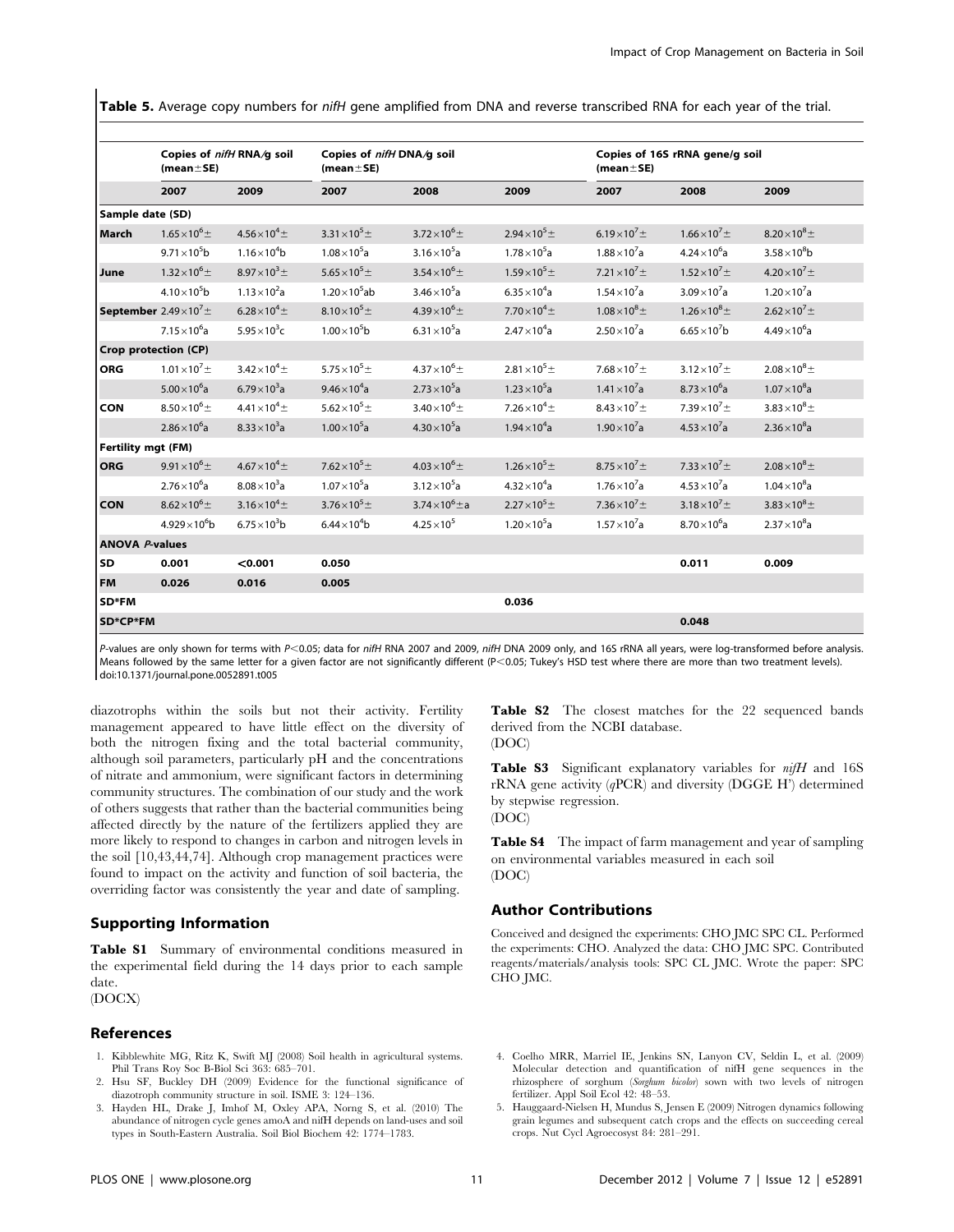- 6. Gamble M, Bagwell C, LaRocque J, Bergholz P, Lovell C (2010) Seasonal Variability of Diazotroph Assemblages Associated with the Rhizosphere of the Salt Marsh Cordgrass, Spartina alterniflora. Microb Ecol 59: 253–265.
- 7. Hartmann M, Fliessbach A, Oberholzer HR, Widmer F (2006) Ranking the magnitude of crop and farming system effects on soil microbial biomass and genetic structure of bacterial communities. FEMS Microbiol Ecol 57: 378-388.
- 8. Esperschütz J, Gattinger A, Mäder P, Schloter M, Fließbach A (2007) Response of soil microbial biomass and community structures to conventional and organic farming systems under identical crop rotations. FEMS Microbiol Ecol 61: 26– 37.
- 9. Bossio DA, Scow KM, Gunapala N, Graham KJ (1998) Determinants of soil microbial communities: effects of agricultural management, season, and soil type on phospholipid fatty acid profiles. Microb Ecol 36: 1–12.
- 10. van Diepeningen AD, de Vos OJ, Korthals GW, van Bruggen AHC (2006) Effects of organic versus conventional management on chemical and biological parameters in agricultural soils. Appl Soil Ecol 31: 120–135.
- 11. Widmer F, Rasche F, Hartmann M, Fließbach A. (2006) Community structures and substrate utilization of bacteria in soils from organic and conventional farming systems of the DOK long-term field experiment. Appl Soil Ecol 33: 294–307.
- 12. Wessén E, Hallin S, Philippot L (2010) Differential responses of bacterial and archaeal groups at high taxonomical ranks to soil management. Soil Biol Biochem 42: 1759–1765.
- 13. Fernández-Calviño D, Bååth E (2010) Growth response of the bacterial community to pH in soils differing in pH. FEMS Microbiol Ecol 73:149–156.
- Mäder P, Fließbach A, Dubois D, Gunst L, Fried P, et al. (2002) Soil Fertility and Biodiversity in Organic Farming. Science 296: 1694–1697.
- 15. Pimentel D, Hepperly P, Hanson J, Douds D, Seidel R (2005) Environmental, Energetic, and Economic Comparisons of Organic and Conventional Farming Systems. BioSci 55: 573–582.
- 16. Keeling AA, Cook JA, Wilcox A (1998) Effects of carbohydrate application on diazotroph populations and nitrogen availability in grass swards established in garden waste compost. Biores Technol 66: 89–97.
- 17. Hartley AE, Schlesinger WH (2002) Potential environmental controls on nitrogenase activity in biological crusts of the northern Chihuahuan Desert. J Arid Environ 52: 293–304.
- 18. Bürgmann H, Meier S, Bunge M, Widmer F, Zeyer J (2005) Effects of model root exudates on structure and activity of a soil diazotroph community. Environ Microbiol 7: 1711–1724.
- 19. Fierer N, Jackson RB (2006) The diversity and biogeography of soil bacterial communities. PNAS 103: 626–631.
- 20. Hallin S, Jones CM, Schloter M,Philippot L. (2009) Relationship between Ncycling communities and ecosystem functioning in a 50-year-old fertilization experiment. ISME J 3: 597–605.
- 21. Reed SC, Seastedt TR, Mann CM, Suding KN, Townsend AR, et al. (2007) Phosphorus fertilization stimulates nitrogen fixation and increases inorganic nitrogen concentrations in a restored prairie. Appl Soil Ecol 36: 238–242.
- 22. DeLuca TH, Drinkwater LE, Wiefling BA, DeNicola DM (1996) Free-living nitrogen-fixing bacteria in temperate cropping systems: Influence of nitrogen source. Biol Fert Soil 23: 140–144.
- 23. Orr CH, James A, Leifert C, Cooper JM, Cummings SP (2011) Diversity and Activity of Free-Living Nitrogen Fixing Bacteria and Total Bacteria in Organic and Conventionally Managed Soils. Appl Env Microbiol 77: 911–919.
- 24. Hussain S, Siddique T, Saleem M, Arshad M, Khalid A, et al. (2009) Impact of Pesticides on Soil Microbial Diversity, Enzymes, and Biochemical Reactions. In: Advances in Agronomy. New York. USA: Academic Press. 159–200.
- 25. Cooper J, Niggli U, Leifert C (2007) Handbook of organic food safety and quality. Cambridge, UK: Woodhead Publishing Limited. 521 p.
- 26. Bending GD, Rodríguez-Cruz MS, Lincoln SD (2007) Fungicide impacts on microbial communities in soils with contrasting management histories. Chemosphere 69: 82–88.
- 27. Cycon´ M, Piotrowska-Seget Z (2009) Changes in bacterial diversity and community structure following pesticides addition to soil estimated by cultivation technique. Ecotoxicol 18: 632–642.
- 28. Spyrou I, Karpouzas D, Menkissoglu-Spiroudi U. (2009) Do botanical pesticides alter the structure of the soil microbial community? Microb Ecol 58: 715–727.
- 29. Omar SA, Abd-Alla MH (1992) Effect of pesticides on growth, respiration and nitrogenase activity of Azotobacter and Azospirillum. World J Microbiol Biotech 8: 326–328.
- 30. Fox JE, Gulledge J, Engelhaupt E, Burow ME, McLachlan JA (2007) Pesticides reduce symbiotic efficiency of nitrogen-fixing rhizobia and host plants. PNAS 104: 10282–10287.
- 31. Fox JE, Starcevic M, Jones PE, Burrow ME, McLachlan JA (2004) Phytoestrogen signalling and Symbiotic Gene Activation Are Disrupted by Endocrine-Disrupting Chemicals. Environ Health Persp 112: 672–677.
- 32. Soil Association (2005). Soil Association organic standards, Bristol, UK.
- 33. Wartiainen I, Eriksson T, Zheng W, Rasmussen U (2008) Variation in the active diazotrophic community in rice paddy-nifH PCR-DGGE analysis of rhizosphere and bulk soil. Appl Soil Ecol 39: 65–75.
- 34. Poly F, Monrozier LJ, Bally R (2001) Improvement in the RFLP procedure for studying the diversity of nifH genes in communities of nitrogen fixers in soil. Res Microbiol 152: 95–103.
- 35. Baxter J, Cummings SP (2008) The degradation of the herbicide bromoxynil and its impact on bacterial diversity in a top soil. J Appl Microbiol 104: 1605–1616.
- 36. Cummings SP, Gyaneshwar P, Vinuesa P, Farruggia FT, Andrews M, et al. (2009) Nodulation of Sesbania species by Rhizobium (Agrobacterium) strain IRBG74 and other rhizobia. Environ Microbiol 11: 2510–2525.
- 37. Karlen Y, McNair A, Perseguers S, Mazza C, Mermod N (2007) Statistical significance of quantitative PCR. BMC Bioinform 8: 131.
- 38. R Development Core Team (2006) R: A language and environment for statistical computing. Vienna, Austria: R Foundation for Statistical Computing.
- 39. Venables WN, Ripley BD (2002) Modern applied statistics with S, 4th ed. New York, USA: Springer.
- 40. Minitab (2006) Minitab Statistical Software. Release 15 for Windows. State College, Pennsylvania, Minitab<sup>®</sup> is a registered trademark of Minitab Inc.
- 41. Lindström ES, Bergström AK (2005) Community composition of bacterioplankton and cell transport in lakes in two different drainage areas. Aquatic Sci 67: 210–219.
- 42. Prosser JI (2010) Replicate or lie. Environ Microbiol 12: 1806–1810.
- 43. Postma J, Schilder MT, Bloem J, van Leeuwen-Haagsma WK (2008) Soil suppressiveness and functional diversity of the soil microflora in organic farming systems. Soil Biol Biochem 40: 2394–2406.
- 44. Toljander JF, Santos-González JC, Tehler A, Finlay RD (2008) Community analysis of arbuscular mycorrhizal fungi and bacteria in the maize mycorrhizosphere in a long-term fertilization trial. FEMS Microbiol Ecol 65: 323–338.
- 45. Birkhofer K, Bezemer TM, Bloem J, Bonkowski M, Christensen S, et al. (2008) Long-term organic farming fosters below and aboveground biota: Implications for soil quality, biological control and productivity. Soil Biol Biochem 40: 2297– 2308.
- 46. Tamm L, Thürig B, Bruns C, Fuchs J, Köpke U, et al. (2010) Soil type, management history, and soil amendments influence the development of soilborne (Rhizoctonia solani, Pythium ultimum) and air-borne (Phytophthora infestans, Hyaloperonospora parasitica) diseases. Eur J Plant Path 127: 465–481.
- 47. Ngosong C, Jarosch M, Raupp J, Neumann E, Ruess L (2010) The impact of farming practice on soil microorganisms and arbuscular mycorrhizal fungi: Crop type versus long-term mineral and organic fertilization. Appl Soil Ecol 46: 134– 142.
- 48. Lejon DPH, Chaussod R, Ranger J, Ranjard L. (2005) Microbial community structure and density under different tree species in an acid forest soil (Morvan, France). Microb Ecol 50: 614–625.
- 49. Jangid K, Williams MA, Franzluebbers AJ, Sanderlin JS, Reeves JH, et al. (2008) Relative impacts of land-use, management intensity and fertilization upon soil microbial community structure in agricultural systems. Soil Biol Biochem 40: 2843–2853.
- 50. Drenovsky RE, Vo D, Graham KJ, Scow KM (2004) Soil Water Content and Organic Carbon Availability Are Major Determinants of Soil Microbial Community Composition. Microb Ecol 48: 424–430.
- 51. Moreno B, Garcia-Rodriguez S, Cañizares R, Castro J, Benítez E (2009) Rainfed olive farming in south-eastern Spain: Long-term effect of soil management on biological indicators of soil quality. Agri Ecosys Environ 131: 333–339.
- 52. Coelho MRR, de Vos M, Carneiro NP, Marriel IE, Paiva E, et al. (2008) Diversity of  $nifH$  gene pools in the rhizosphere of two cultivars of sorghum Sorghum bicolor treated with contrasting levels of nitrogen fertilizer. FEMS Microbiol Letts 279: 15–22.
- 53. Knowles R, Denike D (1974) Effect of ammonium-nitrogen, nitrite-nitrogen and nitrate-nitrogen on anaerobic nitrogenase activity in soil. Soil Biol Biochem 6: 353–358.
- 54. Chapin DM, Bliss LC, Bledsoe LI (1991) Environmental-regulation of nitrogenfixation in a high arctic lowland ecosystem. Can J Bot 69: 2744–2755.
- 55. Kitoh S, Shiomi N (1991) Effect of mineral nutrients and combined nitrogensources in the medium on growth and nitrogen-fixation of the azolla-anabaena association. Soil Sci Plant Nutr 37: 419–426.
- 56. Roper MM, Turpin JE, Thompson JP (1994) Nitrogenase activity (C2H2 reduction) by free-living bacteria in soil in a long term tillage and stubble management experiment on a vertisol. Soil Biol Biochem 26: 1087–1091.
- 57. Doneche B, Seguin G, Ribereau-Gayon P (1983) Mancozeb Effect on Soil Microorganisms and Its Degradation in Soils. Soil Sci 135: 361–366.
- 58. Cycon´ M, Piotrowska-Seget Z (2007) Effect of selected pesticides on soil microflora involved in organic matter and nitrogen transformations: pot experiment. Pol J Ecol 55: 207–220.
- 59. Sturz AV, Kimpinski J (1999) Effects of fosthiazate and aldicarb on population of plant-growth-promoting bacteria, root lesion nematodes and bacteria-feeding nematodes in the root zome of potatoes. Plant Pathol 48: 26–32.
- 60. Miloševiã NA, Govedarica MM (2002) Effect of herbicides on microbiological properties of soil. Proceedings for Natural Sciences 102: 5–21.
- 61. Zablotowicz RM, Reddy KN (2007) Nitrogenase activity, nitrogen content, and yield responses to glyphosate in glyphosate-resistant soybean. Crop Prot 26: 370–376.
- 62. Bohm GMB, Alves B JR, Urquiaga S, Boddey RM, Xavier GR, et al (2009) Glyphosate- and imazethapyr-induced effects on yield, nodule mass and biological nitrogen fixation in field-grown glyphosate resistant soybean. Soil Biol Biochem 41: 420–422.
- 63. Reddy KN, Zablotowicz RM (2002) Glyphosate-resistant soybean response to various salts of glyphosate and glyphosate accumulation in soybean nodules. Weed Sci 51: 496–502.